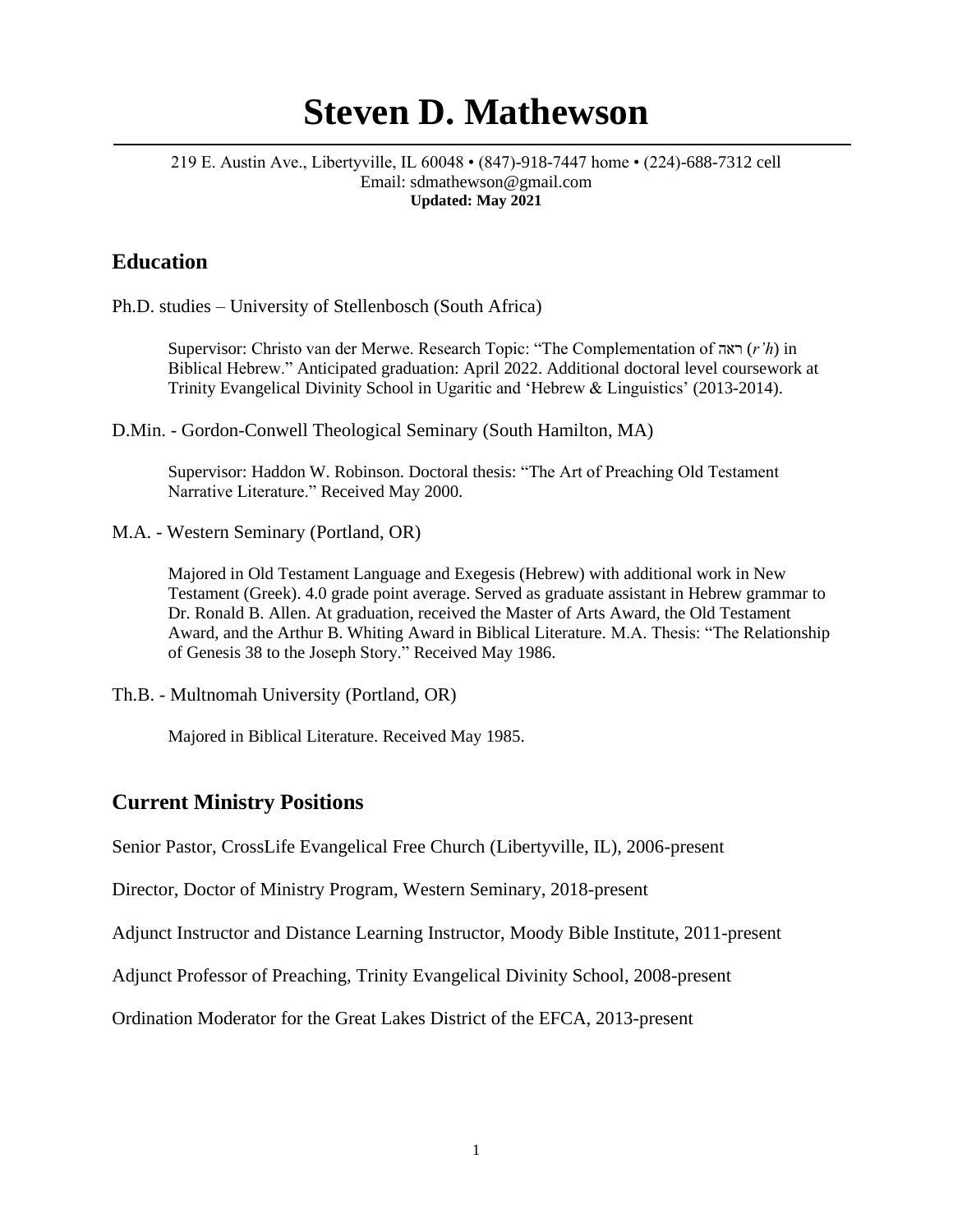## **Publications**

#### BOOKS

*The Art of Preaching Old Testament Narrative* (Grand Rapids: Baker Academic, 2002, 2021)

The first edition received the Book of the Year award from *Preaching* magazine and the *Christianity Today* merit award. In 2010, it was named to *Preaching* magazine's list of "The 25 Most Influential Preaching Books in the Last 25 Years." The first edition was translated into Korean. The second edition will be released in June 2021.

*Risen: 50 Reasons Why the Resurrection of Jesus Changed Everything* (Grand Rapids, MI: Baker, 2013)

*Preaching the Four Gospels with Confidence* (Peabody, MA: Hendrickson, 2013)

*Preaching the Hard Words of Jesus* (Peabody, MA: Hendrickson, 2013)

*Joshua-Judges* in 'The People's Bible Commentary' (Oxford, England: The Bible Reading Fellowship, 2003)

#### CONTRIBUTIONS TO EDITED VOLUMES

"1 Kings," "2 Kings," and "Proverbs." In *The Big Idea Companion for Preaching and Teaching: A Guide from Genesis to Revelation*. Eds. Matthew D. Kim and Scott M. Gibson: Baker Academic, 2021. Pp. 127-148, 221-238.

"The Preacher and the World of the Old Testament." In *The Worlds of the Preacher: Navigating Biblical, Cultural, and Personal Contexts*. Ed. Scott M. Gibson. Grand Rapids, MI: Baker Academic, 2018. Pp. 15-35.

"Prophetic Preaching from Old Testament Narrative Texts." In *Text Message: The Centrality of Scripture in Preaching*. Eds. Ian Stackhouse and Oliver D. Crisp. Eugene, OR: Wipf and Stock, 2014. Pp. 34-53.

"The Story of the Left-Handed Assassin and the Obese King: Judges 3:12-30." In *Models for Biblical Preaching: Expository Sermons from the Old Testament*. Eds. Haddon W. Robinson and Patricia Batten. Grand Rapids, MI: Baker Academic, 2014. Pp. 41-60.

Six essays on preaching in *The Art and Craft of Biblical Preaching*. Eds. Haddon Robinson and Craig Brian Larson. Grand Rapids, MI: Zondervan, 2005.

Study Notes on Numbers 1-14 and Proverbs 21-31, *The Quest Study Bible*. Grand Rapids, MI: Zondervan, 1994.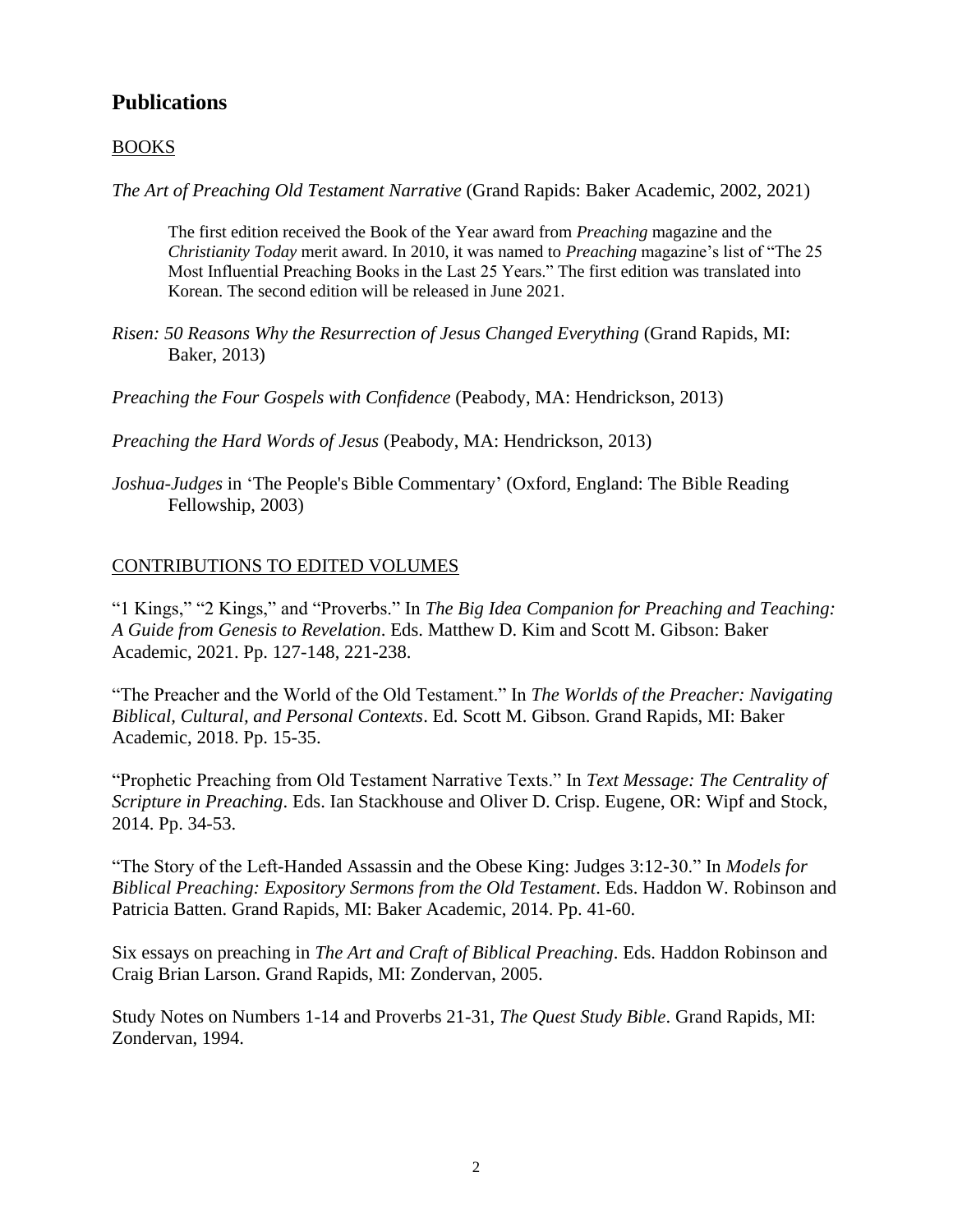#### REVIEWS AND ARTICLES IN SCHOLARLY JOURNALS

Review of *Job: The Wisdom of the Cross* by Christopher Ash, *Trinity Journal* 37 NS:2 (2016): 66-68.

Review of *Preaching the New Testament* ed. by Ian Paul and David Wenham, *Trinity Journal* 36 NS:1 (2015): 147-49.

"Guidelines for Understanding and Proclaiming Old Testament Narratives," *Bibliotheca Sacra* 154:616 (1997), 410-435.

"An Exegetical Study of Genesis 38," *Bibliotheca Sacra* 146:584 (1989): 373-392.

## **Papers Delivered to Professional Societies**

"The David and Goliath Story as a Window into the Theocentric Approach to Preaching Old Testament Narrative Literature." An unpublished, invited paper delivered to the Old Testament Narrative Literature Section of the Evangelical Theological Society at its annual meeting in San Diego, CA on November 19, 2014.

"An Exercise in Theology and Ethics: Preaching the Story of Jephthah's Vow." An unpublished, invited paper delivered to the Old Testament Narrative Literature Section of the Evangelical Theological Society at its annual meeting in New Orleans, LA on November 19, 2009.

## **Academic Seminars and Lectures**

"Preaching (Old Testament) Poetry," a seminar for pastors in the Graduate Certificate in Biblical Preaching, Heritage Seminary, Cambridge, ON (Canada), March 7-9, 2018; March 11-13, 2015.

"Preaching the Narratives of Scripture," a seminar for pastors in the Graduate Certificate in Biblical Preaching, Heritage Theological Seminary, Cambridge, ON (Canada), March 9-11, 2016.

The Timothy Series, Trinity Evangelical Divinity School, February 25-27, 2014. This involved preaching twice in chapel and a Q&A forum with students and faculty.

The Shannon Lectureship in Preaching, Denver Seminary, April 11-12, 2011. This involved preaching twice in chapel and a Q&A forum with students and faculty.

"Preaching Old Testament Stories," The Expository Preaching Lecture, Heritage Seminary, Cambridge, ON (Canada), October 4, 2007.

"Strategies for Displaying the Supremacy of God in 21st Century Expository Preaching." The Bernard H. Rom Preaching Lectures, Trinity Evangelical Divinity School, November 2-3, 2004.